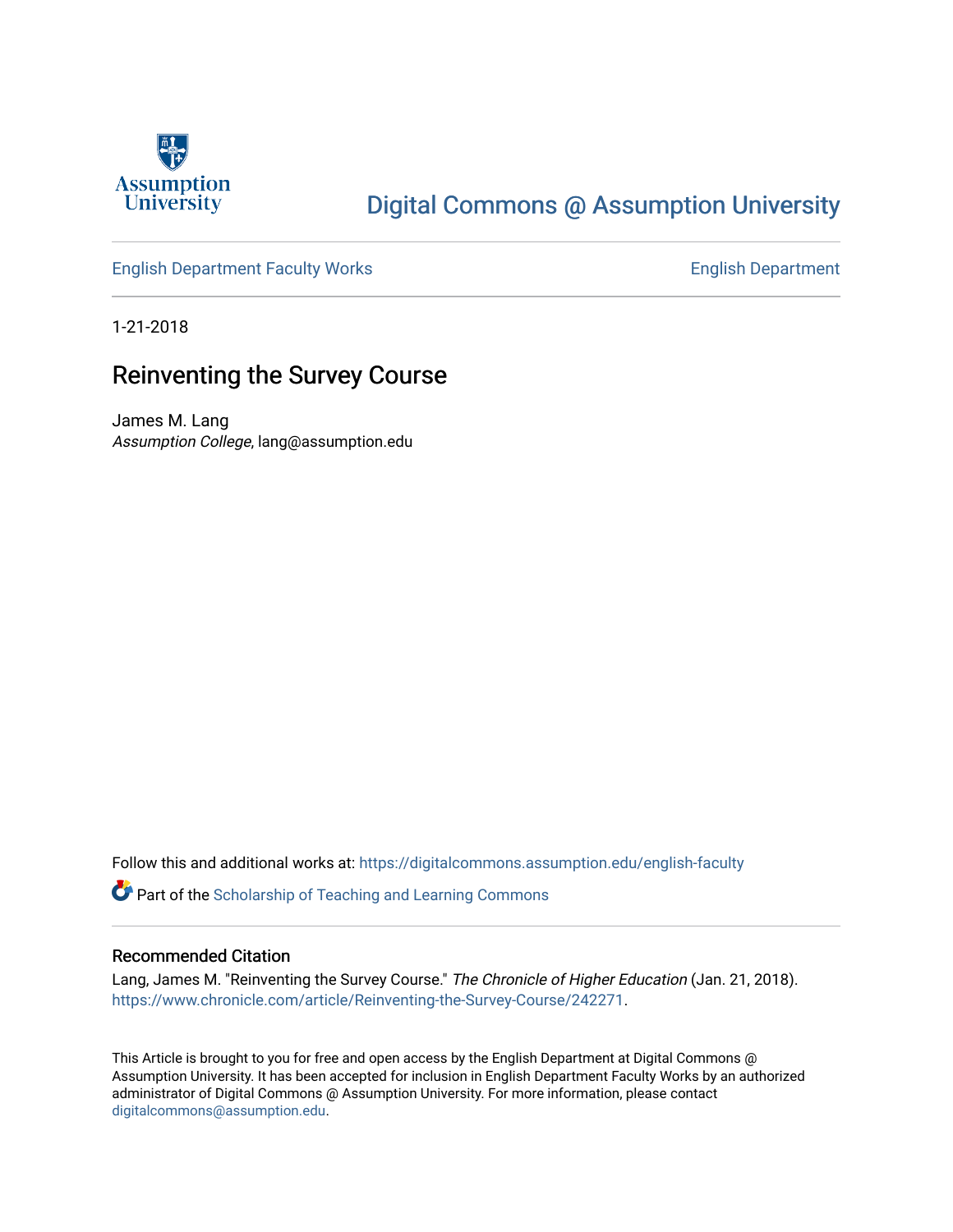**[ADVICE](https://www.chronicle.com/section/Advice/66)**

# **Reinventing the Survey Course**



#### By James M. Lang  $\vert$  JANUARY 21, 2018

ast se ast semester I reinvented English composition as a community-service learning course. My students did  $\blacksquare$  the usual work of any composition course developing basic writing skills, crafting narrative essays and arguments, conducting research — but it was in the service of creating print and web content for a local homeless shelter.

In their end-of-semester evaluations, students praised the experiment, and I will probably repeat it. But I don't want to make too much of that particular reinvention, because I have reinvented first-year composition at least a half-dozen times in

my 20 years of teaching it, and will no doubt do so again. The same goes for most people I know who teach composition.

While I do believe that my fellow composition teachers — both on my campus and elsewhere — are a forward-thinking and flexible bunch, the reason for our continuous experimentation in this class probably has another source: Some courses simply lend themselves more easily to experimentation than others. When it comes to putting pedagogical innovation into practice, not all courses are created equal.

English composition has multiple characteristics that encourage reinvention:

- Class sizes are small, usually capped in the range of 20 to 25 students, and sometimes fewer.
- Course objectives focus on the development of writing skills, which can be fostered within almost any subject, thus allowing instructors to select from an endless palette of readings and assignments.
- Finally, the students are usually in their first year. Because they haven't developed firm expectations about what a college course should look like, they tend to be more open to alternative forms of instruction.

At the opposite end of the reinvention spectrum in English departments is the literature survey, in which we attempt to offer students an overview of literary history and introduce them to the great works of our tradition, along with their authors and historical contexts. Every factor that works in favor of innovation in composition classes is working against it in survey courses.

- For starters, they are packed with students. They are generally the largest courses I teach, just as they were the largest I took myself as an undergraduate.
- Faculty members feel like they have little control over the content of survey courses: Certain things must be covered. They are further hemmed in by the door-stopper anthology they use as a textbook.
- Surveys require faculty members to teach outside of their specialties, which can lead to a very conservative approach toward course design. When we are stretching ourselves with new or unfamiliar content, we are more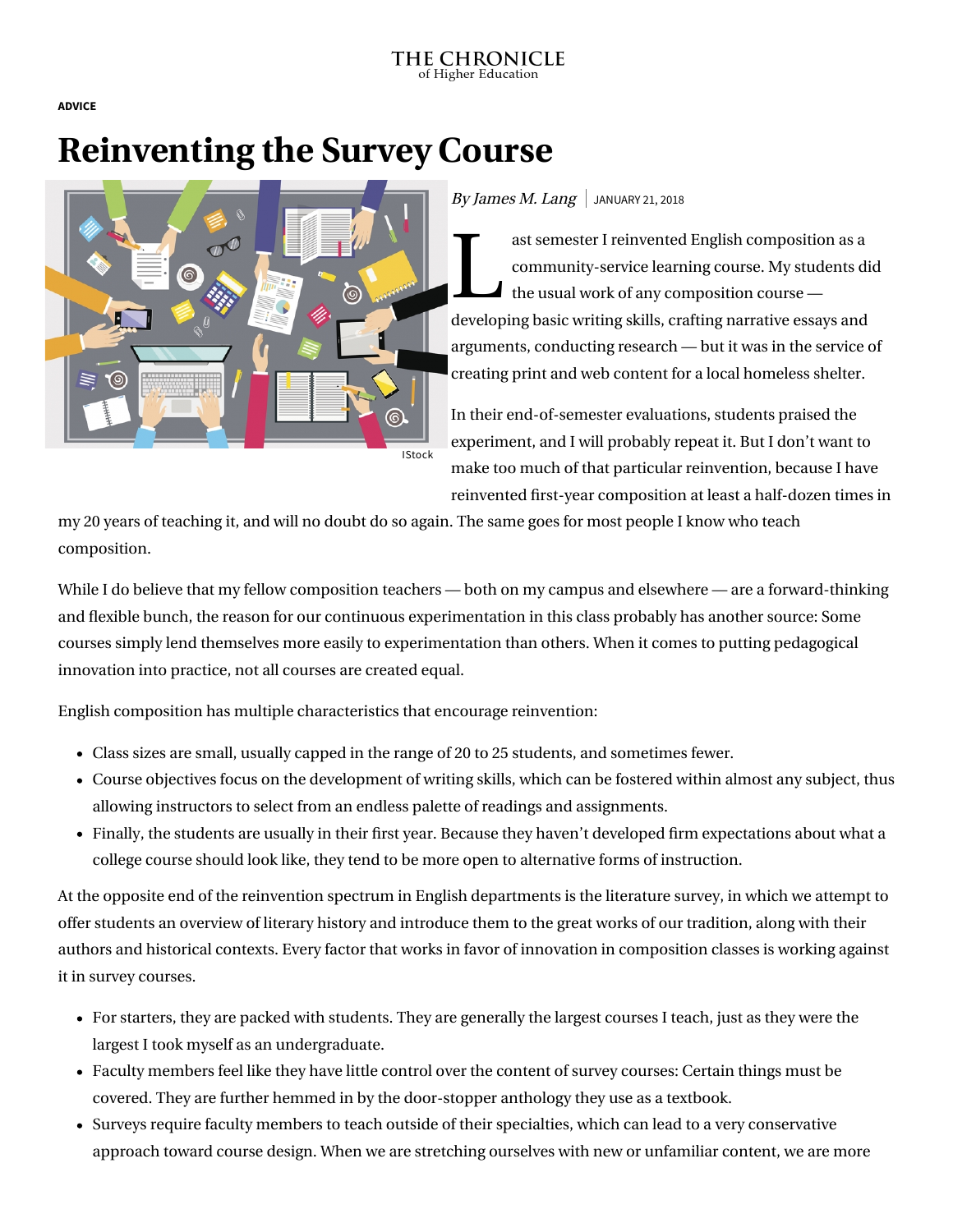likely to play it safe pedagogically.

All disciplines have some equivalent of this: a survey course designed to introduce students to core authors, thinkers, concepts, or skills. Just like a literature survey, your department's version might serve one or both of the following purposes: (a) to give nonmajors a basic familiarity with a field they may never encounter again, or (b) to prepare potential majors to succeed in upper-level courses in your discipline.

In either case, the problem is that we feel compelled to cram as much content as possible down students' throats.

## **[Small Changes in Teaching](https://www.chronicle.com/specialreport/Small-Changes-in-Teaching/44?cid=RCPACKAGE)**

In this series, James M. Lang argues that simple changes in our pedagogy — in things like course design, classroom practices, and communication with students can have a powerful impact on student learning.

- ['How Much Do You Want Your Final to Count?'](https://www.chronicle.com/article/How-Much-Do-You-Want-Your/242802?cid=RCPACKAGE)
- [Small Changes in Teaching: The Last 5 Minutes of Class](https://www.chronicle.com/article/Small-Changes-in-Teaching-The/235583?cid=RCPACKAGE)
- [Small Changes in Teaching: Making Connections](https://www.chronicle.com/article/Small-Changes-in-Teaching-/235230?cid=RCPACKAGE)



After all, if I only have 15 weeks with students, and this is the only course they will ever take in British literature, I had better make sure they gain a passing familiarity with the giants of the field. Sometimes I imagine myself arriving in heaven and being introduced to Lord Byron or Oscar Wilde at a raucous dinner party, and they snub me because I couldn't squeeze them into the survey. (Even now, I can hear some readers thinking, "What? You left Oscar Wilde off your survey syllabus?")

Likewise, if I am preparing potential majors for upper-division courses in English, I feel compelled to give those students as much content as I can. If a colleague of mine teaching Victorian literature discovers that students in the survey courses have not been thoroughly introduced to Charles Dickens, I'll be the mockery of all at the departmental tea party. (That is, in the event we ever have a departmental tea party, which has not happened yet, but I remain hopeful.)

Conceiving of the survey as a place to hammer students with as much content as possible leads inevitably to very traditional approaches to both classroom practice and course assessment.

If I only have a day to spend on Virginia Woolf, I better make sure they understand her difficult prose, which inclines me to lecture on that aspect of her work. And if my course objectives revolve around familiarity with a certain body of content, then I might feel compelled toward fairly basic assessments — like an identification exam in which students must name key passages from a list of major works.

I don't wish to batter lecturing or identification exams, both of which, in my view, have their place in higher education. But I have [argued](https://www.chronicle.com/article/Stop-Blaming-Students-for-Your/149067) many times here that lectures should never be the sole strategy we use in a college classroom. To reach as many students as possible, we must vary our teaching methods.

The survey — more than any other type of class I know — puts up a vigorous fight against such variety.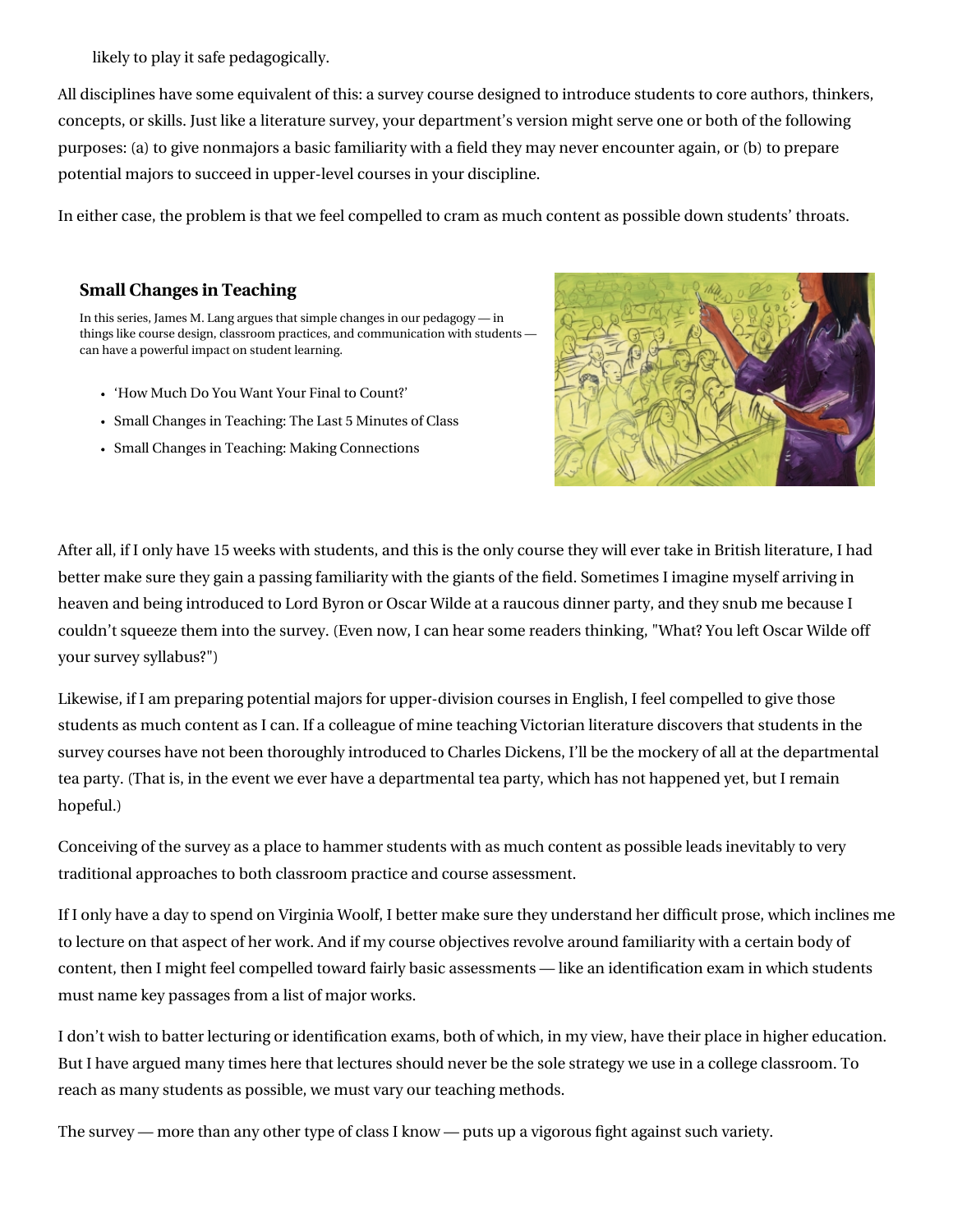A few years ago I worked with some colleagues who had similar concerns about their literature survey courses. We organized a special session at the annual Modern Language Association conference, which was advertised in that year's program as "New Approaches to Teaching the Literature Surveys." The MLA clearly expected us to draw a modest audience for this teaching-focused panel, and accordingly placed us in a modest-sized room.

Much to our surprise, by the time the panel was ready to kick off, more than 200 people had packed into the room, many of them standing in the back and around the edges.

We realized later — especially after we hosted a similarly popular panel at a meeting of the National Council of Teachers of English — that we had struck a nerve. Something about the survey was not quite working for a lot of faculty members who wanted to do something different in class, too, but weren't quite sure how to proceed.

Three years ago I began working with two of those colleagues, Gwynn Dujardin and John Staunton, on a new book of essays collected from faculty members who were pioneering new approaches to the survey. We had modest expectations for the submissions, but, once again, we ended up pleasantly surprised by the sheer variety of ways in which professors were testing new structures for the survey or presenting intriguing new forms of assessment. Among the highlights:

- In the first half of a British-literature survey, Kevin Bourque, an assistant professor of English at Elon University, asks students to consider the traditional course texts from a geographical perspective. Using Google maps and other materials, they map out the locations of stories and characters around the city of London as the semester proceeds. One of the major assignments requires students to make an audio walking tour of a London location in which they "bridge its present-day appearance with the sights and sounds of historical London."
- Desiree Henderson, an associate professor of English, draws upon the work of Larry Michaelsen to incorporate [team-based learning](http://team-based%20learning/) in her American-literature survey at the University of Texas at Arlington. Students work in permanent teams throughout the semester. Each unit of the course follows a similar structure: Students are assessed on their mastery of their reading — first as individuals and then in teams. The teams work in class on "activities that privilege problem solving and the application of knowledge," and are given a final assessment to check for deeper understanding.
- At Boston University, Chris Walsh, interim director of the writing program, describes what he calls the "blank [syllabus" approach. It involves creating blank spaces on his syllabus for students to fill in throughout the seme](https://www.chronicle.com/article/Small-Changes-in-Teaching-/235918)ster. The first major assignment of his survey course requires students to explore their anthology, identify a work that they would like to see discussed in class, and then write an essay justifying its inclusion. On the day the course covers that work, the student who advocated for it helps lead the discussion.

Those examples provide only a glimpse of what we discovered when we invited our peers to imagine the survey in exciting new ways. The result, [published this month,](http://wvupressonline.com/node/716) is Teaching the Literature Survey Course. It's worth noting that innovation did not arise from any one category of the discipline or the profession. Our contributors hail from all types of institutions and include tenured, tenure-track, and adjunct faculty members. Innovation was hiding away in many corners.

Much of the work that we see in helping faculty members think critically about teaching and develop new approaches in the classroom takes the form of general recommendations, including some of my own work in this field. But editing this volume reminded me that we have to pay equal attention to the problems that arise in particular disciplines, and